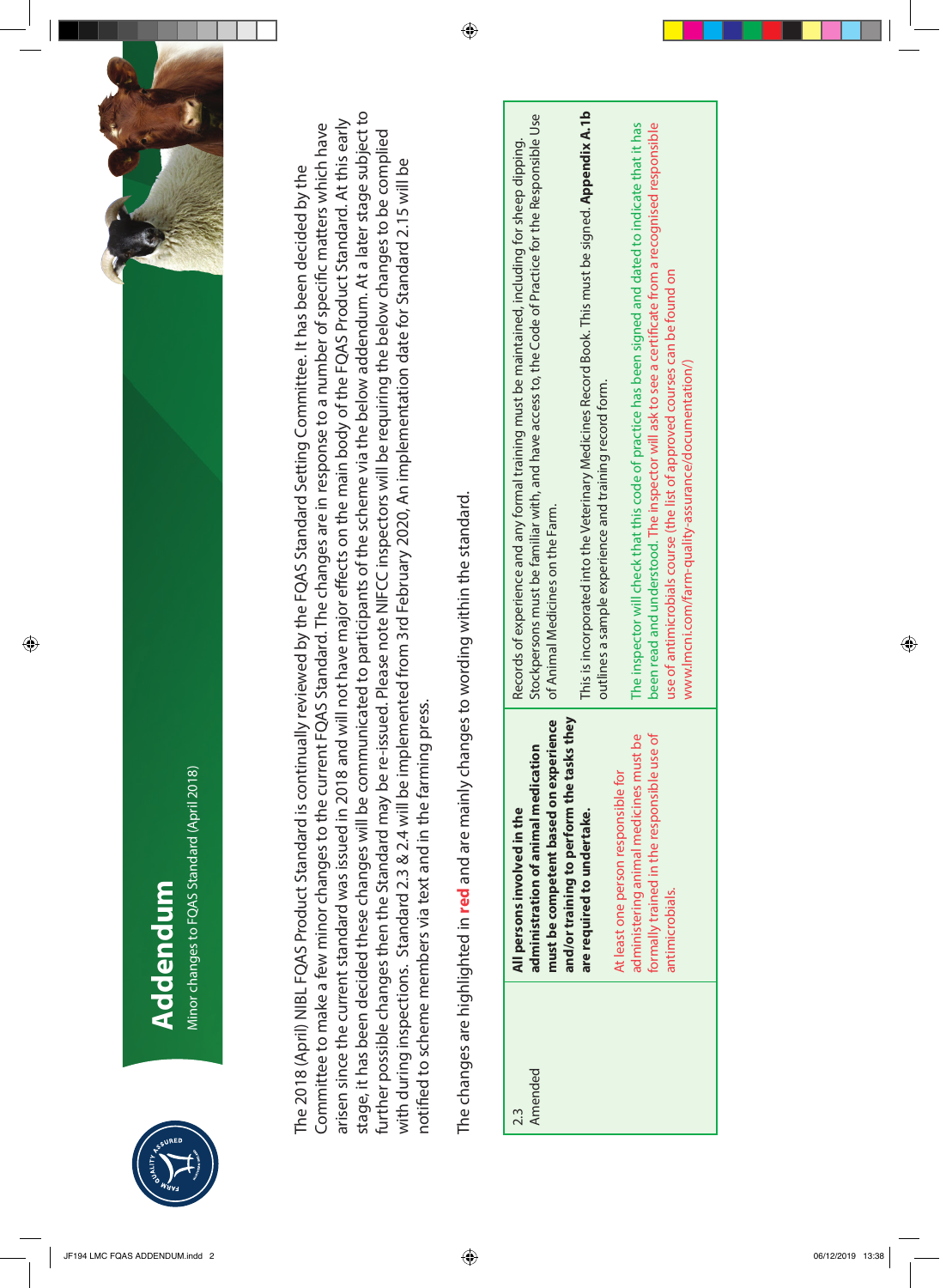

 $\bigcirc$ 

Minor changes to FQAS Standard (April 2018) Minor changes to FQAS Standard (April 2018)



| 2.4     | A written herd/flock health plan, which includes    | A written Animal Health Plan and antibiotic us      |
|---------|-----------------------------------------------------|-----------------------------------------------------|
| Amended | a farm bio-security policy, must be established,    | their commitment to planned animal health ar        |
|         | implemented and reviewed at least annually or       | a useful template for what the producer propo       |
|         | more frequently in the event of any substantial     | production cycle to ensure the optimum healt        |
|         | changes to husbandry practices. An antibiotic       | Animal Health Plan. It should include as a mini     |
|         | usage review must be completed in consultation      | programme and timing, control of external an        |
|         | with the farm vet.                                  | operations. It is a recommendation that produ       |
|         |                                                     | mortality as part of the Animal Health Plan. Pr     |
|         | Farmers must consult with their vet before          | plan in the light of any advice given by a vet di   |
|         | using Highest Priority Critically Important         | inspection results that are available from DAEF     |
|         | Antibiotics (HP-CIA's) (3rd and 4th generation      | template is available online at (www.Imcni.cor      |
|         | cephalosporins, fluoroquinolones, polymyxins        | Appendix A.2.a (addendum).                          |
|         | (colistin)).                                        |                                                     |
|         |                                                     | It will be acceptable for the DAERA approved o      |
|         | The farm bio-security policy must identify the      | purchase, as opposed to approved at time of in      |
|         | risks of disease being introduced onto the farm     | DAERA approved list at that time. DAERA appr        |
|         | relating to                                         |                                                     |
|         | animals, vehicles and personnel moving on and       | The inspector will ask to see your Animal Health    |
|         | off the farm, and detail the procedures that are in | signed to say it has been reviewed within the last  |
|         | place for minimising the risk.                      | that it has been completed and signed by the hei    |
|         |                                                     | 18 months or within the inspection interval, whic   |
|         | As a minimum, farms must have cleaning and          | will also be checked through cross referencing th   |
|         | washing facilities and a DAERA approved             | records and checking the provision of facilities fo |
|         | disinfectant available for personnel, vehicles      |                                                     |
|         | or machinery coming from or going to other          | The inspector will ask to see a receipt from the pu |
|         | livestock farms or premises. The DAERA approved     | approved for Foot & Mouth Disease, TB and Gene      |
|         | disinfectant must be effective against Foot and     |                                                     |
|         | Mouth Disease, TB and General Orders.               |                                                     |

nd preventative medicine regimes and provides their commitment to planned animal health and preventative medicine regimes and provides a useful template for what the producer proposes to administer, or do, throughout the annual ses to administer, or do, throughout the annual plan in the light of any advice given by a vet during a farm visit, and in conjunction with meat mum: the farm bio-security policy, vaccination uring a farm visit, and in conjunction with meat age review allows participants to demonstrate Animal Health Plan. It should include as a minimum: the farm bio-security policy, vaccination oducers should monitor and review the health A written Animal Health Plan and antibiotic usage review allows participants to demonstrate mortality as part of the Animal Health Plan. Producers should monitor and review the health RA (APHIS/NIFAIS). An antibiotic usage review inspection results that are available from DAERA (APHIS/NIFAIS). An antibiotic usage review h of stock. Appendix A.2a outlines a sample production cycle to ensure the optimum health of stock. Appendix A.2a outlines a sample n/farm-quality-assurance/documentation/) cers also consider significant health issues/ template is available online at (www.lmcni.com/farm-quality-assurance/documentation/) d internal parasites and routine veterinary operations. It is a recommendation that producers also consider significant health issues/ programme and timing, control of external and internal parasites and routine veterinary

 $\bigoplus$ 

oved list available from DAERA/LMC website. DAERA approved list at that time. DAERA approved list available from DAERA/LMC website. nspection. This will be checked against the purchase, as opposed to approved at time of inspection. This will be checked against the lisinfectant to be approved at the time of It will be acceptable for the DAERA approved disinfectant to be approved at the time of

d/flock keeper and vet and reviewed within the last *that it has been completed and signed by the herd/flock keeper and vet and reviewed within the last*  Plan and will check that it has been completed and *The inspector will ask to see your Animal Health Plan and will check that it has been completed and*  year. The antibiotic usage review will be checked *signed to say it has been reviewed within the last year. The antibiotic usage review will be checked*  hever is sooner. The implementation of the plan e planned treatments with the animal medicine *18 months or within the inspection interval, whichever is sooner. The implementation of the plan will also be checked through cross referencing the planned treatments with the animal medicine*  r bio-security. *records and checking the provision of facilities for bio-security.*

**urchase of a DAERA disinfectant (if not currently** *The inspector will ask to see a receipt from the purchase of a DAERA disinfectant (if not currently*  tral Orders). *approved for Foot & Mouth Disease, TB and General Orders).*

 $\bigoplus$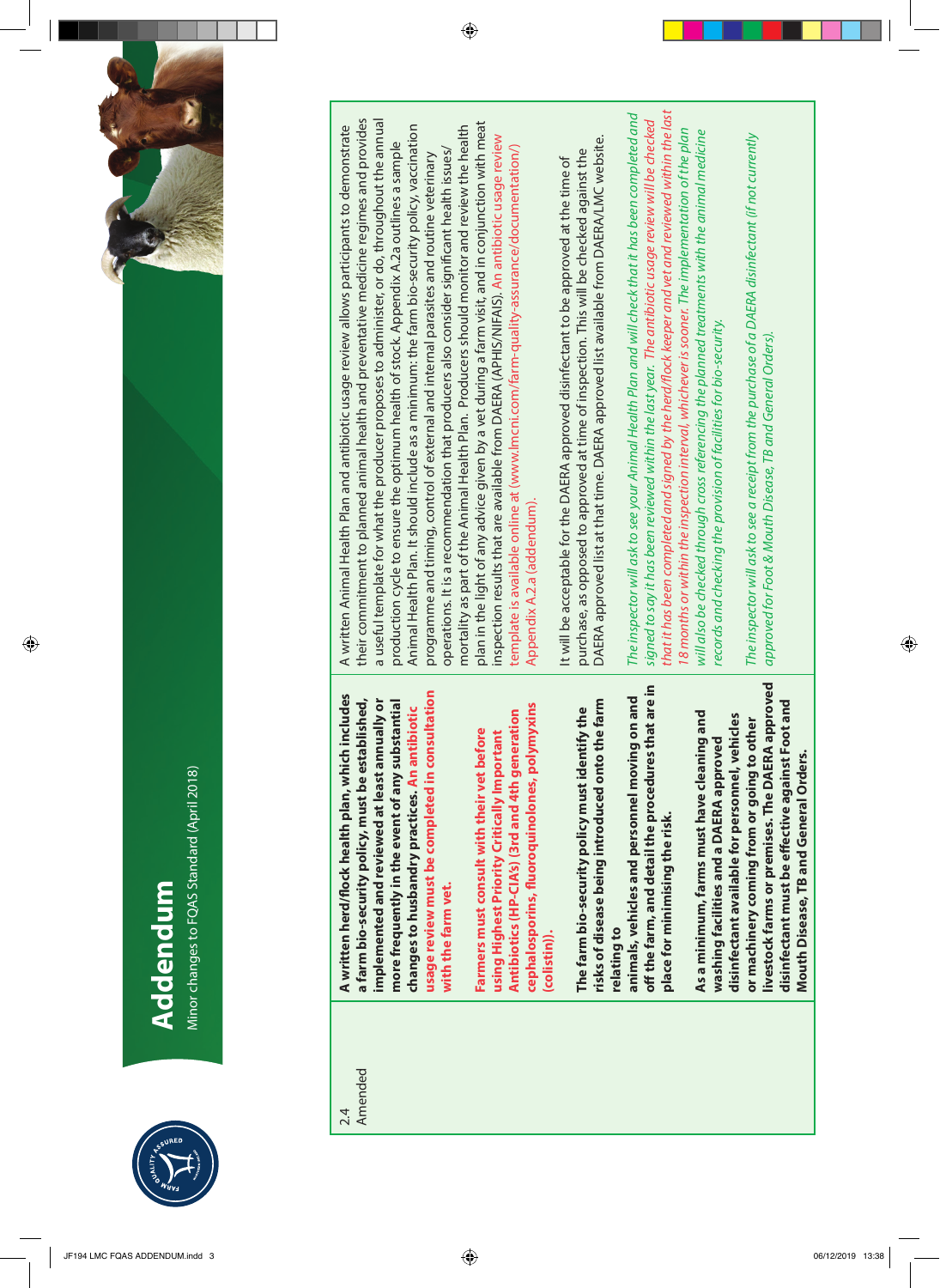

Minor changes to FQAS Standard (April 2018) Minor changes to FQAS Standard (April 2018) Addendum **Addendum**

 $\bigcirc$ 



| 2.15    | All cattle and/or sheep must undergo   | This is a legal requirement in Northern Ireland.                                                                          |
|---------|----------------------------------------|---------------------------------------------------------------------------------------------------------------------------|
| Amended | routine disease testing/monitoring     | Regarding control of BVD, while apparently normal at birth, Persistently Infected (PI) calves usually become              |
|         | as required by DAERA including the     | Ill-thrifty and die before reaching slaughter weight. During this time they remain a source of infection for other        |
|         | requirements of The Bovine Viral       | cattle. It is a requirement that PI cattle are culled and in accordance with Scheme Rule 37.                              |
|         | Diarrhoea Eradication (BVD) Scheme     |                                                                                                                           |
|         | Order (Northern Ireland) 2016.         | Evidence from DAERA will be taken into account when determining the Farm Quality assured status of animals under          |
|         |                                        | movement restriction for disease purposes. If a PI is present in the herd at the time of an inspection the inspector will |
|         | It is a requirement that PI cattle are | ask to see that it has been isolated in accordance with legislation.                                                      |
|         | culled as soon as possible after being |                                                                                                                           |
|         | identified and in accordance with      |                                                                                                                           |
|         | Scheme Rule 37.                        |                                                                                                                           |

 $\bigcirc$ 

## **NIBL FQAS Rule 37 NIBL FQAS Rule 37**

from an approved laboratory will have FQ attained status removed from the herd if the BVD status of the bovine in question is not resolved, either through evidence that a from an approved laboratory will have FQ attained status removed from the herd if the BVD status of the bovine in question is not resolved, either through evidence that a BVD negative test result has been obtained for the animal or through evidence that the animal has been culled, in accordance with timescales determined by the Scheme 37. Any Applicant/ Approved Producer in the possession of a bovine for which a positive test result for the presence of BVDV (Bovine Viral Diarrhoea Virus) has been obtained BVD negative test result has been obtained for the animal or through evidence that the animal has been culled, in accordance with timescales determined by the Scheme 37. Any Applicant/ Approved Producer in the possession of a bovine for which a positive test result for the presence of BVDV (Bovine Viral Diarrhoea Virus) has been obtained Owners.

 $\bigoplus$